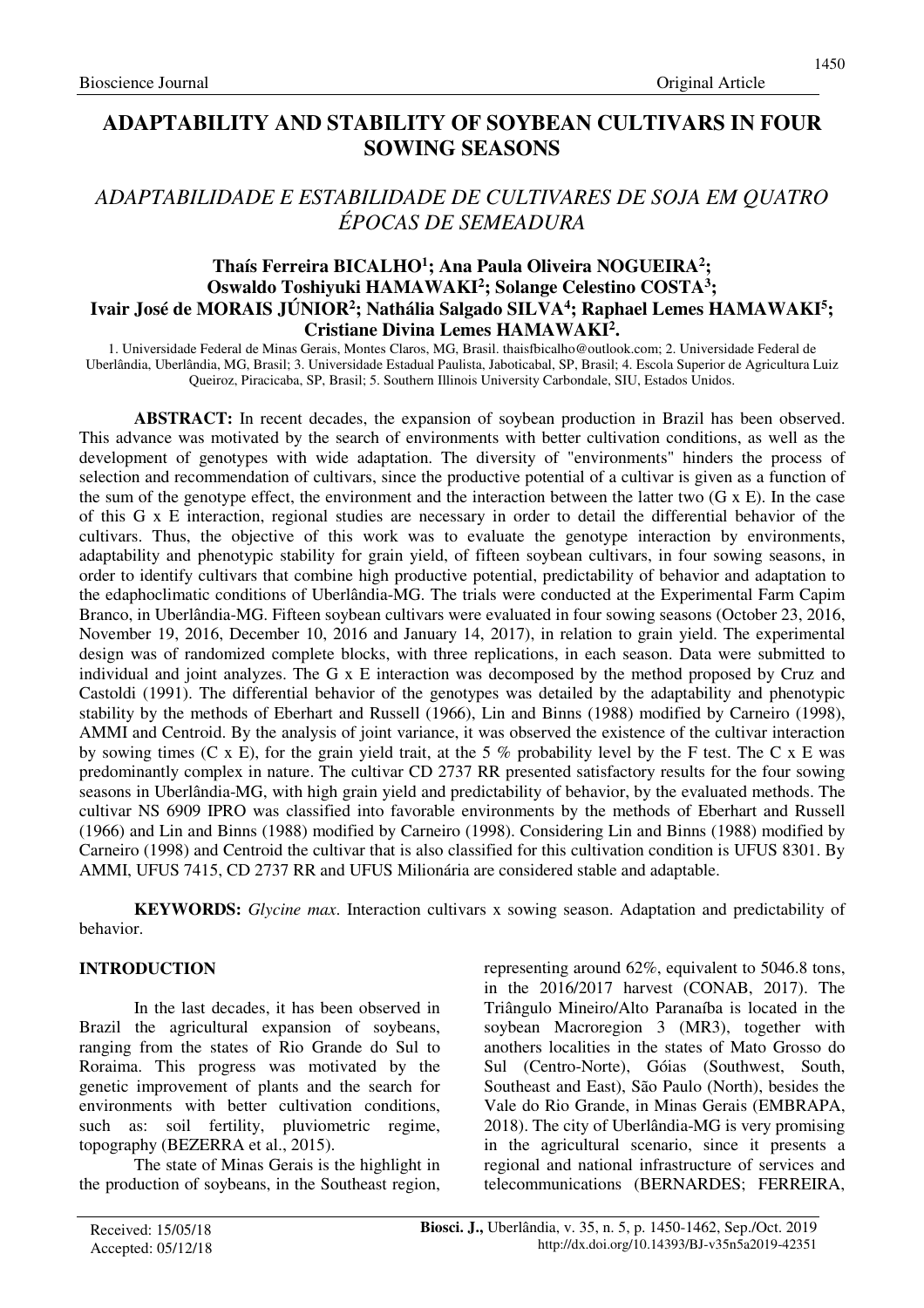2013), as well as favorable conditions of cultivation for this legume, such as: regular rainfall distribution, with low declivity and soil fertility that can be corrected chemically (PRADO et al., 2016).

Considering the mesoregion Triângulo Mineiro/Alto Paranaíba, the period in which there is a low restriction, according to the history of water conditions and possible impacts in the soybean development phases, occurs between the months of October and November. However, this sowing recommendation can be anticipated or extended, according to the genetic constitution of the cultivar (CONAB, 2017).

The expression of the phenotype of a given cultivar is a result of the genotype effect, the environment and the interaction between them. The genotypes by environments interaction refers to the differential behavior of the genotypes in relation to the phenotype, with the environmental oscillation. Thus, regional studies are necessary to determine the agronomic performance, in order to guide the choice of the appropriate sowing period and to identify stable genotypes adapted to the specific conditions of cultivation (PACHECO et al., 2017).

Adaptability and stability studies allow us to detail the inconstant behavior due to the environmental variation. Adaptability refers to the ability of genotypes to respond favorably to environmental stimulus, while stability may be related to the principle of invariance or predictability of behavior (CRUZ et al., 2014).

There are different definitions for "environment", there are authors who defend the relationship with the edaphoclimatic conditions of cultivation (BORÉM; MIRANDA, 2013) and others argue that this is the result of biophysical components such as sowing times and cultural practices responsible for growth and culture development (SILVA et al., 2011). The time of soybean sowing influences the success of the crop, because there are variations, such as temperature, humidity, solar radiation, photoperiod, precipitation, that cause fluctuations in grain yield (JIANG et al., 2011).

The objective of this study was to evaluate the genotype interaction by environments, adaptability and phenotypic stability for the grain yield trait of 15 soybean cultivars in four sowing seasons, in order to identify cultivars that combine high productive potential, predictability of behavior and adaptation to the edaphoclimatic conditions of Uberlândia-MG.

### **MATERIAL AND METHODS**

The experiments were conducted at the Capim Branco Experimental Farm, belonging to the Federal University of Uberlândia - UFU, located in the city of Uberlândia-MG (latitude 18º 53' 19'' S, longitude 48º 20' 57'' W and 843 m altitude). The climate, according to the classification of Köppen (1948), is tropical, with dry season (*Aw*). The local climatological data, during the period of the experiments, were obtained at the Laboratory of Climatology and Environmental Meteorology of UFU (Figure 1).



#### Cycle of culture (months)

**Figure 1**. Monthly accumulated precipitation during the execution of the experiments, agricultural year 2016/2017, in four sowing seasons, in Uberlândia-MG. Source: Laboratory of Climatology and Environmental Meteorology of UFU.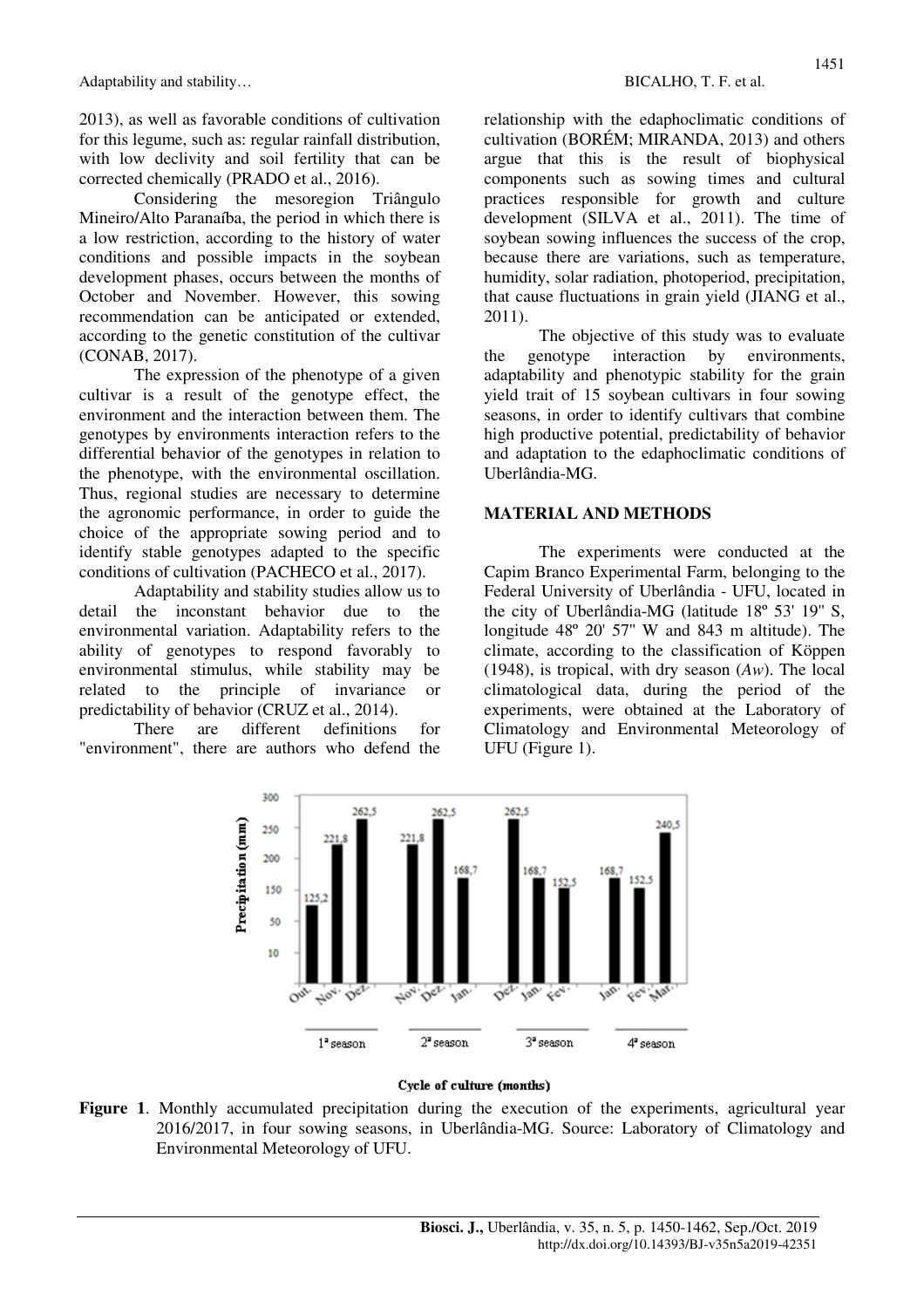The soybean cultivars evaluated in this study were: UFUS Xavante, UFUS 7910, UFUS 7801, UFUS Impacta, UFUS 8301, UFUS 6901, UFUS 7401, UFUS Milionária, UFUS 7415, BRS 7270 IPRO, TMG 2158 IPRO, TMG 7062 IPRO, CD 2737 RR, NA 5909 RG and NS 6909 IPRO, manually sown in October 23, 2016, November 19, 2016, December 10, 2016, and January 14, 2017.

The experimental design was of randomized complete blocks, with three replications, in each season. The experimental unit consisted of four soybeans lines with 5.0 m of length, spaced apart at 0.5 m.

The soil was prepared by a plowing and two gradations, the last one being carried out on the eve of the grooving and fertilization of sowing. This was done using the NPK formulation 2-28-18 and zinc sulfate at the doses of  $400 \text{ kg}$  ha<sup>-1</sup> and 1.2 kg ha<sup>-1</sup>, respectively.

Seed treatment with the fungicide Methylbenzimidazol-2-ylcarbamate and Tetramethylthiuram disulfide was carried out prior to sowing and subsequently inoculated with *Bradyrhizobium japonicum* at a ratio of  $7 \times 10^8$  mL<sup>-1</sup> cells. For weed control was applied the S-Metolachlor herbicide at sowing, and Haloxifope-P-Methyl after 20 days, and when necessary, manual weeding was applied until the crop harvest.

The fungicides Trifloxystrobin/Prothioconazole and Fluxapyroxad/Pyraclostrobin, in the dosage of 0.4 L ha<sup>-1</sup>, were intercalated for control of Asian soybean rust and Powdery mildew. The insecticides with active principle Thiamethoxam/Lambda-cyhalothrin  $(30 \text{ mL in } 20 \text{ L})$ , Acephate  $(0.5 \text{ kg ha}^{-1})$  Acetamiprid and Alpha-cypermethrin  $(0.4 \,$ L ha<sup>-1</sup>) were applied to control soybean looper (*Pseudoplusia includen*), red-banded stink bug (*Piezodorus guildinii*) and brown stink bug (*Euschistus heros*).

The plants were harvested manually and processed by a soybean harvesting machine. The grain yield was determined in the useful plot, with was formed by two central lines of soy plants with 4 m of length, spaced of 0.5 m between the lines. In order to estimate the yield of grains, the weight of grains of the useful plot, obtained in grams, and extrapolated to kg  $ha^{-1}$  were evaluated. Lastly, the humidity was corrected to 13%, according to the equation:

 $PF = PI \times 100 - UI$ 100 - UF

Which: PF: Final corrected sample weight; PI: Initial weight of the sample; UI: Sample initial humidity;

UF: Sample final humidity (13 %).

The fixed effect to cultivate and to sowing time was adopted in the individual analyzes, considering that Cruz et al. (2012) stated that this type of effect allows conclusions inherent to the study material and not a sample of the population. Afterwards, the homogeneity of the residual variances, given by the ratio between the largest mean square of the residue and the smallest mean square of the residue was evaluated, considering the limit value of 7 (RAMALHO et al., 2012). As the ratio was 11.73, the degree of freedom correction was performed, according to Cruz et al. (2014).

For the joint analysis, the following model was adopted:

 $Y_{ijk} = \mu + B/E_{jk} + G_i + E_j + GE_{ii} + \varepsilon_{iik}$ 

µ: overall average;

G*i*: effect of genotype *i*;

E*j*: effect of environment *j*;

GE*ij*: effect of the interaction between genotype *i*  and environment *j*;

 $B/E_{ik}$ : effect of the block *k* within the environment *j*; ɛ*ijk*: random error.

Once the cultivar interaction was detected by sowing times  $(C \times E)$ , the decomposition was performed by Cruz and Castoldi (1991), according to the estimator, for a complex part.

$$
C = (1 - r)^3 (Q_1 Q_2)^{1/2}
$$

Which:

Q1 and Q2: correspond to the average squares of genotypes in environments 1 and 2, respectively.

r: correlation between the means of the genotypes in the two environments.

The differential behavior of the cultivars in the four sowing seasons was detailed by the methods of adaptability and stability proposed by Eberhart and Russell (1966), Lin and Binns (1988) modified by Carneiro (1998), AMMI (Additive Main Effects and Multiplicative Interaction Analysis) (DUARTE; VENCOVSKY, 1999) and Centroid (ROCHA et al., 2005).

The method of Eberhart and Russell (1966) is based on simple linear regression, in which the axes are formed by the average of each genotype in each environment as a function of an environmental index. The linear regression coefficient and the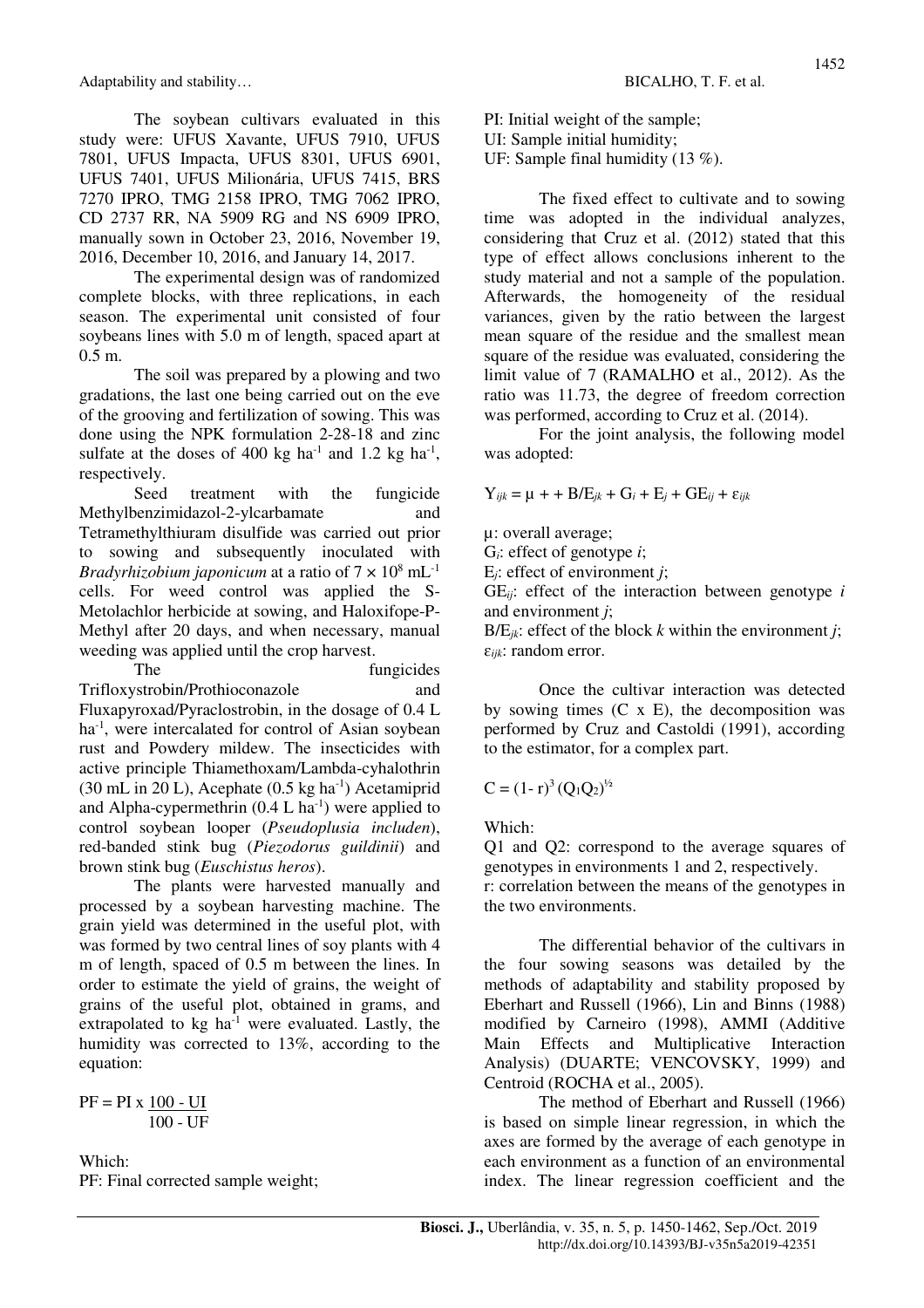regression deviation provide estimates of adaptability and stability parameters, respectively.

The ideal genotype by this method, is one that has a high grain yield average, a regression coefficient equal to one unit (wide adaptability) and a non-significant (stability) regression deviation. The mathematical model is given by:

Y*ij* = Β*0i* + Β*1i* I*j +* δ*ij +* ἐij

Which:

Y*ij*: mean of genotype *i* in the environment *j*;

Β*0i*: mean of genotype *i* considering all the environments;

Β*1i*: coefficient of linear regression for genotype *i*; I*j*: environmental index *j*;

δ*ij*: regression deviation for genotype *i* in environment *j*;

 $\dot{\epsilon}_{ii}$ : average experimental error.

The method of Lin and Binns (1988) modified by Carneiro (1998) having as an estimator the value of Pi, with smaller values of this parameter being desirable. The mathematical model is given by:

$$
P_i = \sum_{j=i}^{n} \frac{(X_{ij} - M_j)^2}{2n}
$$

Which:

P*i*: estimate of the stability parameter of the *i-th* genotype;

X*ij*: productivity of the *i-th* genotype in the *j-th* environment;

M*j*: maximum observed response among all genotypes in the *j-th* environment; *n*: number of environments.

P*i* for favorable environments (P*if*):

$$
P_{if} = \sum_{j=1}^{n} \frac{(X_{ij} - M_j)^2}{2f}
$$

Which:

*f*: number of favorable environments;

X*ij*: productivity of the *i-th* genotype in the *j-th*  environment;

M*j*: maximum observed response among all genotypes in the *j-th* environment.

And for unfavorable environments (P*id*):

$$
P_{id} = \sum_{j=1}^{n} \frac{(X_{ij} - M_j)^2}{2d}
$$

#### Which:

*d*: number of unfavorable environments.

AMMI combines main effects (additive components of genotypes and environments) and multiplicative components for G x E interaction. By the graphic interpretation, the genotypes and environments that are closer to the origin of the biplot are considered as more stable; and those that are furthest from the intercept of the axes contribute to the G x E interaction. In addition, genotypes or environments close to each other have similar patterns of behavior for G x E interaction and environments and genotypes in the same quadrant enhance the effect of this interaction. The mathematical model is given by:

$$
\bar{Y}_{ij} = \mu + g_i + a_j + \sum_{c=1}^{q} (\lambda_c)^{1/2} a_{ic} \gamma_{jc} + \delta_{ij} + \bar{e}_{ij}
$$

Which:

 $\bar{Y}_{ii}$ : mean observed for the response variable of genotype *i* in environment *j*;

μ: overall mean;

g*i*: fixed effect of genotype *i*:

a*j*: fixed effect of the environment *j*;

λ*c*: eigenvalue of the c-major main component related to the G x E interaction;

a*ic*: eigenvalue of the c-th major component related to genotype *i*;

 $\gamma_{ic}$ : eigenvalue of the c-th major component related to environment *j*;

δ*ij*: residue or noise not explained by the main components;

ē*ij*: mean experimental error.

The Centroid method expresses the Cartesian distance of the genotype performance in function of pre-established ideotypes, as a function of the main components. The interesting point of this method is that it allows the classification of genotypes as a function of environmental variation, without depending on several parameters, such as regression-based methods, and there is no duplicity of interpretation, such as the method of Lin and Binns (1988).

The established references were: I- general high adaptability (Maxf, Maxd); II - specific adaptability to favorable environments (Maxf, Mind); III - specific adaptability to unfavorable environments (Minf, Maxd); IV- Little adapted (Minf, Mind); V- high general adaptability (Medf, Medd); VI- specific adaptability to favorable environments (Maxf, Medd); VII - specific adaptability to unfavorable environments (Medf, Maxd).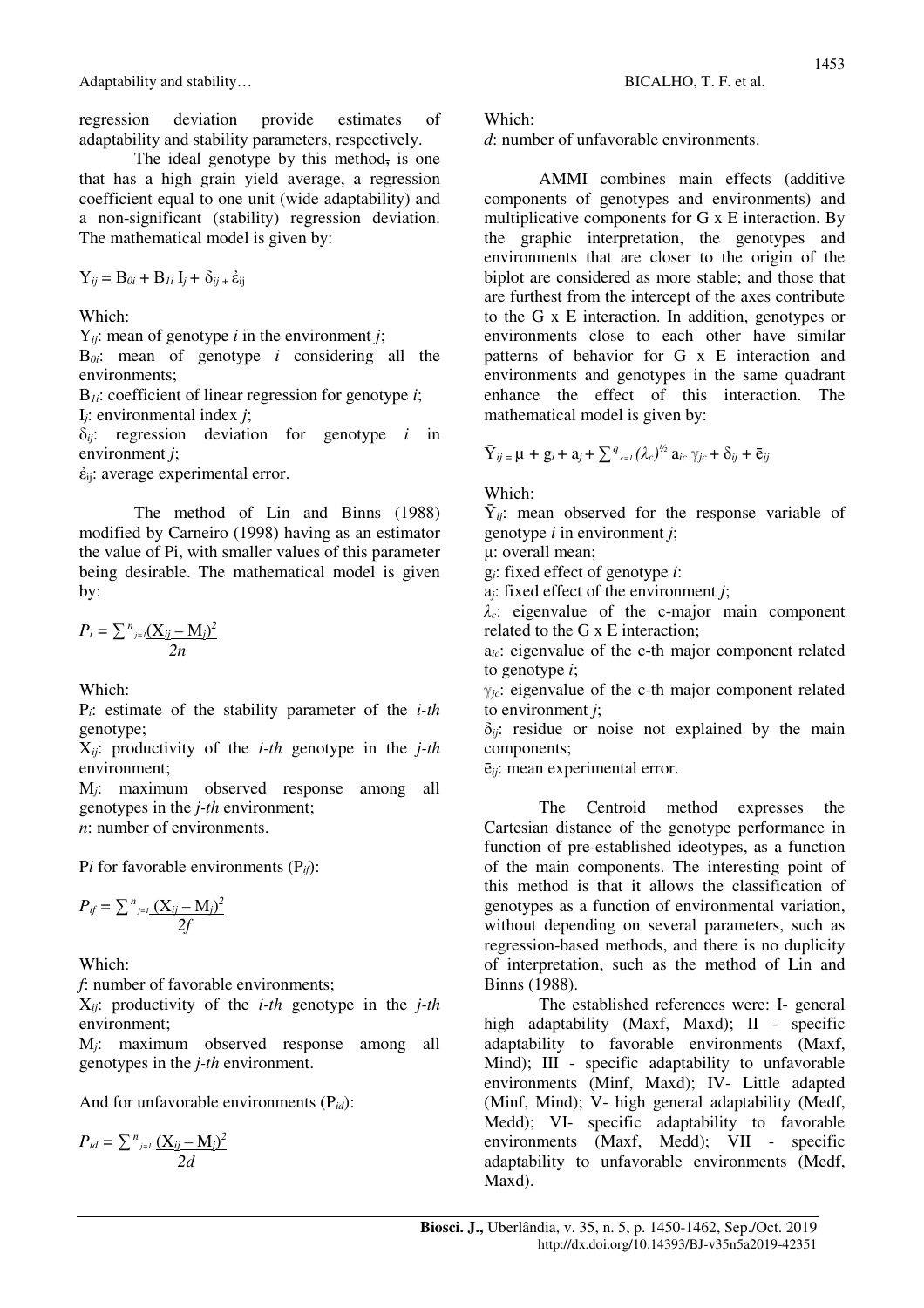Statistical and biometric analyzes were performed by Genes Program (CRUZ, 2016) and the AMMI Anaysis by the Stability Program (FERREIRA, 2000).

#### **RESULTS AND DISCUSSION**

The coefficients of variation (CV) of the individual analyzes ranged from 17.66 % to 26.13 % for the grain yield in soybean in the four sowing seasons (Table 1). According to Carvalho et al. (2003), the acceptable CV limit for this trait is up to 16 %. However, the values found resemble those verified by several studies conducted in the field, with this legume, in which they presented a CV greater than 20 % (SOUZA et al., 2013; TORRES et al., 2015; BATISTA et al., 2015; OLIVEIRA et al., 2017). It is also worth mentioning that it is a trait that has high environmental influence and phenotypic manifestation governed by several genes (BALDISSERA et al., 2014; LEITE et al., 2015).

Table 1. Estimates of variance, coefficient of variation and coefficient of genotypic determination for grain yield, in four sowing seasons, agricultural year 2016/2017.

| Sowing Times | QMC          | OMR       | CV(%) |  |
|--------------|--------------|-----------|-------|--|
| October      | 2239060.19*  | 898829.14 | 21.23 |  |
| November     | 142861.81*   | 25631.84  | 17.66 |  |
| December     | 1467782.16** | 285227.39 | 22.24 |  |
| January      | 383782.63**  | 76652.23  | 26.13 |  |

\*\* and \*: significant at 1 % and 5 % probability, respectively, by the F test; OMC: mean square of cultivars; OMR; mean square of residue; CV: coefficient of variation.

By the analysis of joint variance, it was observed the existence of the cultivars interaction by sowing times  $(C \times E)$  for the grain yield trait, at the 5% probability level by the F test (Table 2). There

are reports of this interaction in several studies (ROMANATO et al., 2016; TESSELE et al., 2016; RAMOS JÚNIOR et al., 2017).

**Table 2.** Summary of the joint variance analysis for grain yield of 15 soybean cultivars at four sowing dates in the agricultural year 2016/2017.

| Sources of Variation                    | Degrees of Freedom | Mean Square    |  |
|-----------------------------------------|--------------------|----------------|--|
| Block/Sowing season                     | 08                 | 2050728.08     |  |
| Cultivar $(C)$                          | 14                 | 2653193.96**   |  |
| Sowing season (E)                       | 03                 | 100738670.62** |  |
| Cultivar x Sowing season $(C \times E)$ | 31                 | 1165293.54*    |  |
| Residual                                | 74                 | 638074.82      |  |
| CV(%)                                   | 27.50              |                |  |

\*\* and \*: significant at 1 % and 5 % probability, respectively, by the F test; CV: coefficient of variation.

Due to the significant interaction, there is a differential behavior of the cultivars in relation to sowing times. Thus, the C x E interaction was decomposed into simple and complex parts, according to Cruz and Castoldi (1991). The nature of this interaction was classified, predominantly, as complex, since the complex part estimates were higher than 50 % (Table 3). Several studies have been carried out to characterize the type of interaction G x E for agronomic traits, and it has been observed interaction of the complex type for productivity (CARVALHO et al., 2013; CANTELLI et al., 2016; SILVA et al., 2017). The occurrence of this type of interaction implies genetically that there is the possibility of a genotype to stand out in one environment and not in another, thus having an effect under the gain of selection and recommendation of cultivars (CRUZ et al., 2014).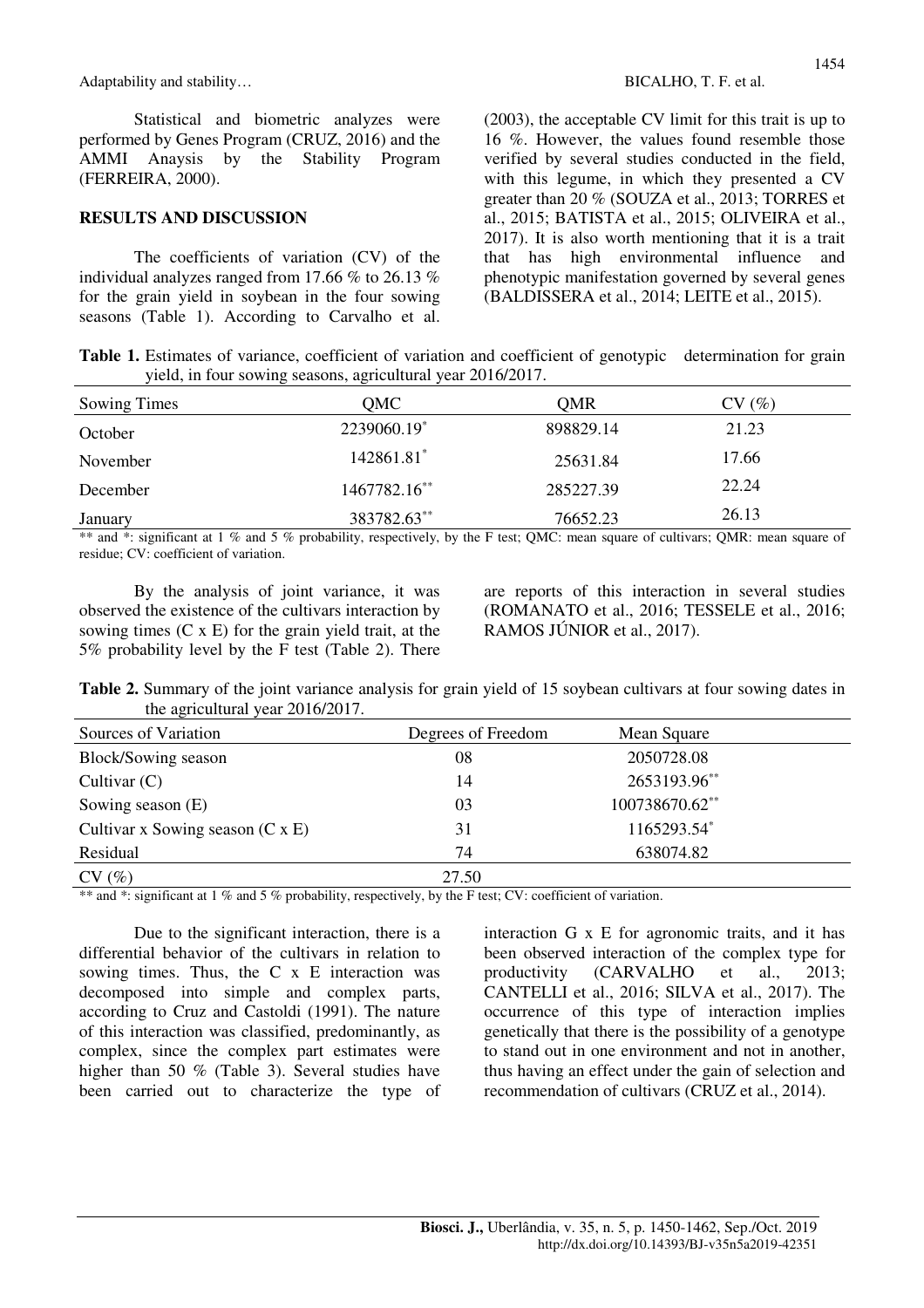| Sowing season |               | $C(\%)$ | Classification |
|---------------|---------------|---------|----------------|
| October/2016  | November/2016 | 67.85   | Complex        |
| October/2016  | December/2016 | 67.53   | Complex        |
| October/2016  | January/2017  | 50.29   | Complex        |
| November/2016 | December/2016 | 91.80   | Complex        |
| November/2016 | January/2017  | 83.32   | Complex        |
| December/2016 | January/2017  | 28.89   | Simple         |

| <b>Table 3.</b> Decomposition of the cultivar interaction by sowing season (C x E) for grain yield of 15 soybean |  |  |  |  |
|------------------------------------------------------------------------------------------------------------------|--|--|--|--|
| cultivars at four sowing times, proposed by Cruz and Castoldi (1991).                                            |  |  |  |  |

C (%): complex part of G x E interaction.

The Eberhart and Russell method (1966) allows the classification of environments as favorable or unfavorable, by estimating the environmental indexes, determined by the difference between the averages of the genotypes in each place in relation to the general average. Positive indexes indicate favorable environments and negative indicate unfavorable. In this sense, the sowing season of October and November were considered environments that have favorable cultivation conditions (Table 3), corroborating with the recommendation of Conab (2017) for obtaining high yields in Triângulo Mineiro/Alto Paranaíba.

The sowing in January and December were considered unfavorable (Table 4), because despite having total precipitation recommended for the soybean crop, which is between 450 and 800 mm per cycle (EMBRAPA, 2013), there was an irregular distribution of rainfall, especially in flowering and filling the beans.

**Table 4.** Classification of the environments, according to Eberhart and Russell (1966), for grain yield of 15 soybean cultivars, in four sowing seasons, agricultural year 2016/2017.

| Sowing seasons | Mean    | Index $(I_i)$ | Classification |  |
|----------------|---------|---------------|----------------|--|
| October        | 4465.57 | 1560.53       | Favorable      |  |
| November       | 3693.42 | 788.37        | Favorable      |  |
| December       | 2401.60 | $-503.45$     | Unfavorable    |  |
| January<br>.   | 1059.60 | $-1845.45$    | Unfavorable    |  |

I*j*: environmental index.

The adaptability and stability study proposed by Eberhart and Russell (1966) is based on linear regression, in which the adaptability parameter is  $β_{1i}$  and stability is  $σ<sup>2</sup><sub>di</sub>$ . According to this method, the ideal genotype should ally high grain yield, productive stability  $(\sigma^2_{di} \text{ not significant})$ and wide adaptation  $(\beta_{1i} = 1)$ , towards environmental variations. In addition, it should be noted that the coefficient of determination  $(R^2)$  must be higher than 70 %, since this descriptive measure demonstrates how much the model was able to explain the data collected (BANZATTO; KRONKA, 2013).

The stable cultivars with wide adaptation were: UFUS 6901, UFUS 7415, UFUS 7401, UFUS Xavante, CD 2737, BRS 7270 IPRO, NA 5909 RG, UFUS Milionária, UFUS Impacta and UFUS 7801, deserving prominence CD 2737 RR, UFUS 6901 and UFUS 7415 because they presented high

average grain yields, being in the order of 3208.26 kg ha<sup>-1</sup>, 3092.94 kg ha<sup>-1</sup> and 3078.87 kg ha<sup>-1</sup>, respectively (Table 5). This classification for cultivars UFUS Xavante and UFUS Milionária was also verified by Romanato et al. (2016), in a study with 25 pure lines of soybeans, in Campo Alegre-GO. It should be noted that the values found for grain yield were close to the national average  $(3072.00 \text{ kg} \text{ ha}^{-1})$ , from the State of Minas Gerais (3200.00 kg ha-1) (CONAB, 2017).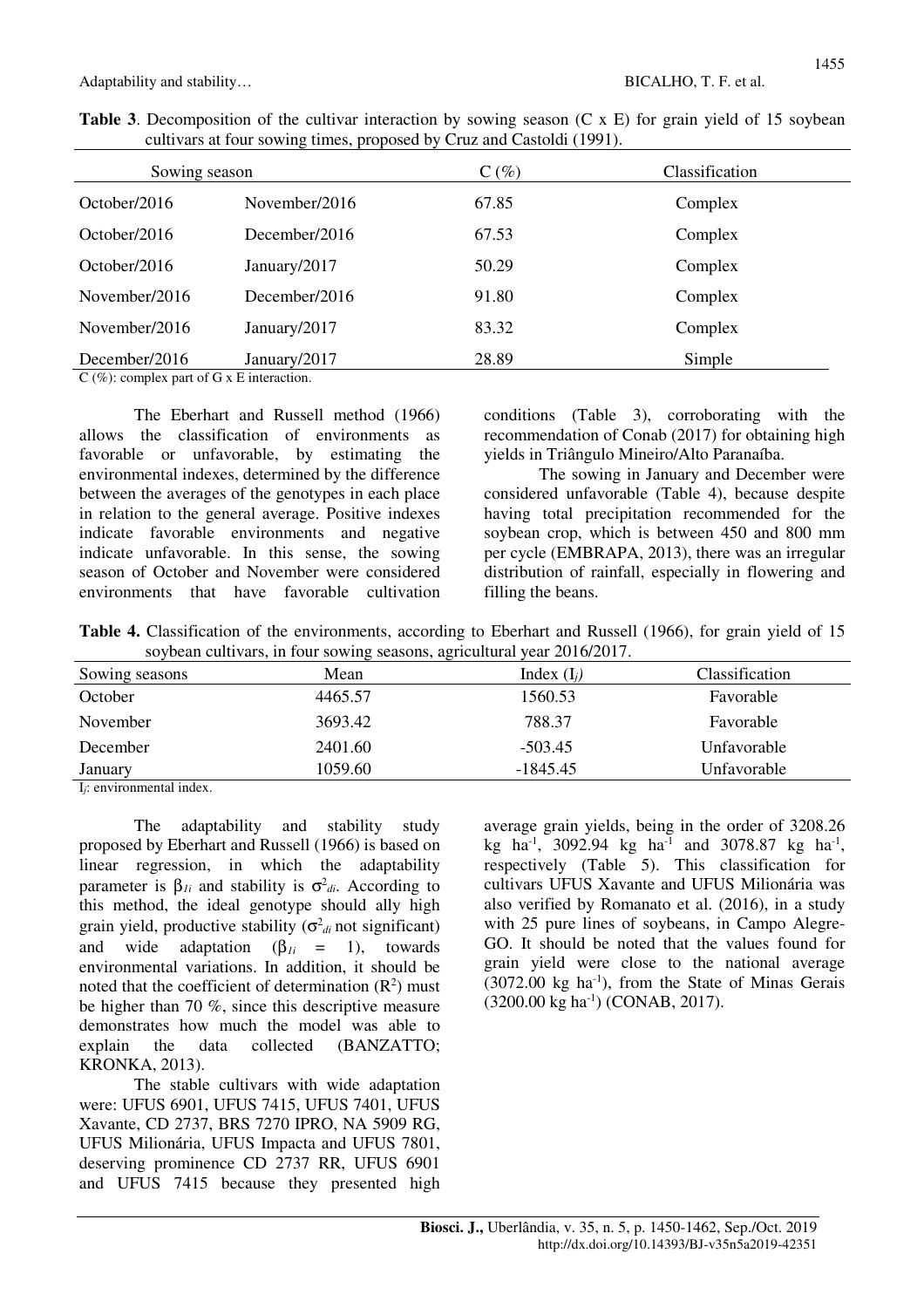| <b>Table 5.</b> Estimation of coefficients $\beta_{1i}$ , $\sigma^2_{di}$ and $\mathbb{R}^2$ by the method of Eberhart and Russell (1966), for the study |  |  |
|----------------------------------------------------------------------------------------------------------------------------------------------------------|--|--|
| of adaptability and stability of fifteen soybean cultivars, regarding grain yield (kg ha <sup>-1</sup> ), in four                                        |  |  |
| sowing seasons, agricultural year 2016/2017.                                                                                                             |  |  |

| Cultivars              | Productivity | $\beta_{1i}$         | $\sigma^2_{di}$     | $R^2(\%)$ |  |
|------------------------|--------------|----------------------|---------------------|-----------|--|
| <b>UFUS 6901</b>       | 3092.94      | $0.83^{ns}$          | 8.44 <sup>ns</sup>  | 86.67     |  |
| <b>UFUS 7415</b>       | 3078.87      | $1.05^{ns}$          | $100.00^{ns}$       | 98.77     |  |
| <b>UFUS 7401</b>       | 2920.63      | $0.96$ <sup>ns</sup> | 18.07 <sup>ns</sup> | 92.68     |  |
| <b>UFUS Xavante</b>    | 2337.90      | $0.75^{ns}$          | 7.00 <sup>ns</sup>  | 82.95     |  |
| <b>UFUS 7910</b>       | 2288.84      | $0.57**$             | $100.00^{ns}$       | 98.04     |  |
| <b>TMG 7062 IPRO</b>   | 3939.28      | $0.98$ ns            | $3.98^{+}$          | 87.23     |  |
| <b>CD 2737 RR</b>      | 3208.26      | $1.17^{ns}$          | $100.00^{ns}$       | 98.05     |  |
| <b>BRS 7270 IPRO</b>   | 2420.64      | $0.96$ <sup>ns</sup> | $5.14^{ns}$         | 87.69     |  |
| <b>TMG 2158 IPRO</b>   | 2854.08      | $1.32*$              | $100.00^{ns}$       | 99.99     |  |
| NA 5909 RG             | 3034.83      | $1.12^{ns}$          | 16.31 <sup>ns</sup> | 94.19     |  |
| <b>NS 6909 IPRO</b>    | 3308.40      | $1.33*$              | $12.42^{ns}$        | 95.19     |  |
| <b>UFUS 8301</b>       | 3112.36      | $1.35***$            | $1.58^{+}$          | 90.85     |  |
| <b>UFUS Milionária</b> | 2856.96      | $0.94^{ns}$          | $100.00^{ns}$       | 99.58     |  |
| <b>UFUS</b> Impacta    | 2077.29      | $0.86$ <sup>ns</sup> | 21.24 <sup>ns</sup> | 91.73     |  |
| <b>UFUS 7801</b>       | 3044.43      | 0.78 <sup>ns</sup>   | $100.00^{ns}$       | 96.38     |  |
| Average                | 2905.05      |                      |                     |           |  |

<sup>ns</sup> Not significant,  $**$  and  $*$  significant at the 1 % level and 5 % probability by the t test;  $*$  significant at the 1 % level probability by the F test;  $\beta_{1i}$  - Linear regression coefficient;  $\sigma^2_{di}$  - Regression deviation;  $R^2$  - Coefficient of determination.

The cultivars TMG 2158 IPRO and NS 6909 IPRO were classified for favorable growing conditions, since they presented stability (nonsignificant regression deviation) and linear coefficient greater than one unit  $(\beta_{li} > 1)$ . While the cultivar UFUS 7910 is only responsive in unfavorable cultivation condition (β*1i*<1).

The method of Lin and Binns (1988) modified by Carneiro (1998), estimates the adaptability and stability by means of the parameter P*i*, in which it is determined by the existing relation of the average square of the distance between the averages as a function of the maximum average answer obtained in the environment, with lower P*<sup>i</sup>* values being desirable.

The cultivar TMG 7062 IPRO presented low values of P<sub>i</sub> for general conditions, being a responsive cultivar in either favorable or unfavorable conditions (Table 6). Tessele et al. (2016), in Palotina-PR, using this same method, also verified general adaptation and predictability of behavior for this cultivar, despite the environmental diversity between these soybean farms.

| <b>Table 6.</b> Estimates $P_i$ for favorable and unfavorable general environment for grain yield (kg ha <sup>-1</sup> ) of 15 soybean |  |
|----------------------------------------------------------------------------------------------------------------------------------------|--|
| cultivars, according to Lin and Binns (1988), modified by Carneiro (1998).                                                             |  |

|                      |              | Environments |            |             |  |
|----------------------|--------------|--------------|------------|-------------|--|
| Cultivars            | Productivity | General      | Favorable  | Unfavorable |  |
| <b>UFUS 6901</b>     | 3092.94      | 707059.97    | 1078351.88 | 335768.06   |  |
| <b>UFUS 7415</b>     | 3078.87      | 602189.90    | 609137.23  | 595242.56   |  |
| <b>UFUS 7401</b>     | 2920.63      | 825545.73    | 1047522.21 | 603569.25   |  |
| <b>UFUS</b> Xavante  | 2337.90      | 1932290.85   | 2444586.46 | 1419995.25  |  |
| <b>UFUS 7910</b>     | 2288.84      | 2007222.68   | 2992481.30 | 1021964.06  |  |
| <b>TMG 7062 IPRO</b> | 3939.28      | 84219.48     | 168438.96  | 0.00        |  |
| <b>CD 2737 RR</b>    | 3208.26      | 463596.64    | 367239.73  | 559953.56   |  |
| <b>BRS 7270 IPRO</b> | 2420.64      | 1760891.08   | 1592857.16 | 1928925.00  |  |
|                      |              |              |            |             |  |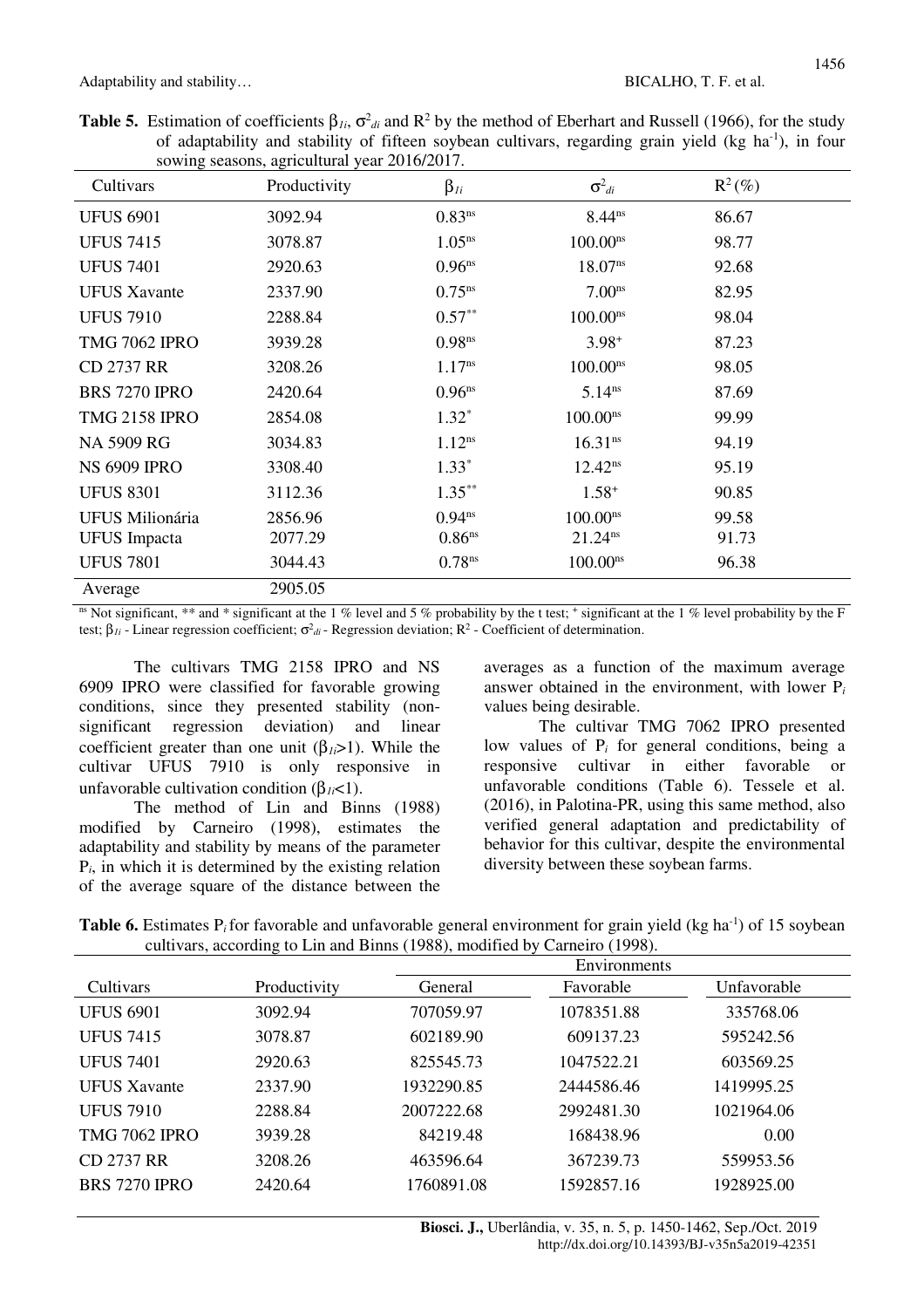| <b>TMG 2158 IPRO</b> | 2854.08 | 937934.10  | 437285.14  | 1438583.06 |
|----------------------|---------|------------|------------|------------|
| NA 5909 RG           | 3034.83 | 819041.85  | 435638.70  | 1202445.00 |
| <b>NS 6909 IPRO</b>  | 3308.40 | 524942.11  | 251579.15  | 798305.06  |
| <b>UFUS 8301</b>     | 3112.36 | 924336.58  | 176743.17  | 1671930.00 |
| UFUS Milionária      | 2856.96 | 890482.58  | 1016081.61 | 764883.56  |
| <b>UFUS</b> Impacta  | 2077.29 | 2338411.37 | 2567699.17 | 2109123.56 |
| <b>UFUS 7801</b>     | 3044.43 | 731129.75  | 1055467.95 | 406791.56  |

The cultivars TMG 7062 IPRO, UFUS 8301, NS 6909 IPRO, and CD 2737 RR highlighted for favorable conditions, according to Lin and Binns (1988), modified by Carneiro (1998). The classification of NS 6909 IPRO reinforces the result already presented by the method of Eberhart and Russell (1966), in this study. According to Polizel et al. (2013), concordant and complementary methods increase the reliability of the soybean cultivar recommendation, since they obtained similar results, despite considering different biometric parameters.

The environment classified as "unfavorable" is one that may present factors that compromise the phenological development of the plants, such as: incidence of diseases, pests, irregular rainfall distribution (BORÉM, 2005). The cultivars TMG 7062 IPRO, UFUS 6901 and UFUS 7801, when cultivated under these conditions, presented productive stability, which means that they are productive even in these adverse conditions.

The AMMI method has been used in several adaptability and stability studies (MEOTTI et al., 2012; YOKOMIZO et al., 2013) and has the advantage of easy interpretation. However, its use requires that a high proportion of phenotypic variability be retained in the first components. In this study, the first two main components accounted for 94.89 % of the total variance of the original variables. The scores obtained in the discriminant analysis of the main components are shown in Figure 2. A study conducted by Meotti et al. (2012), with six soybean cultivars sown in four seasons, obtained 85 % and 94 % for the first two main components, in the 2008/2009 and 2009/2010 agricultural years, respectively.



**Figure 2.** Plot of the scores of the first two main components regarding the association between sowing times and cultivars, agricultural year 2016/2017, according to the AMMI model, for grain yield of 15 soybean cultivars in four sowing seasons (October, November, December and January). CP1: main component 1; CP2: main component 2.

The interpretation of the AMMI allows identifying the magnitude and the signal of the genotype and environment scores for the axis of the

G x E interaction, in which scores that are closer to the origin have less contribution to this interaction, that is, they are more stable genotypes. In addition,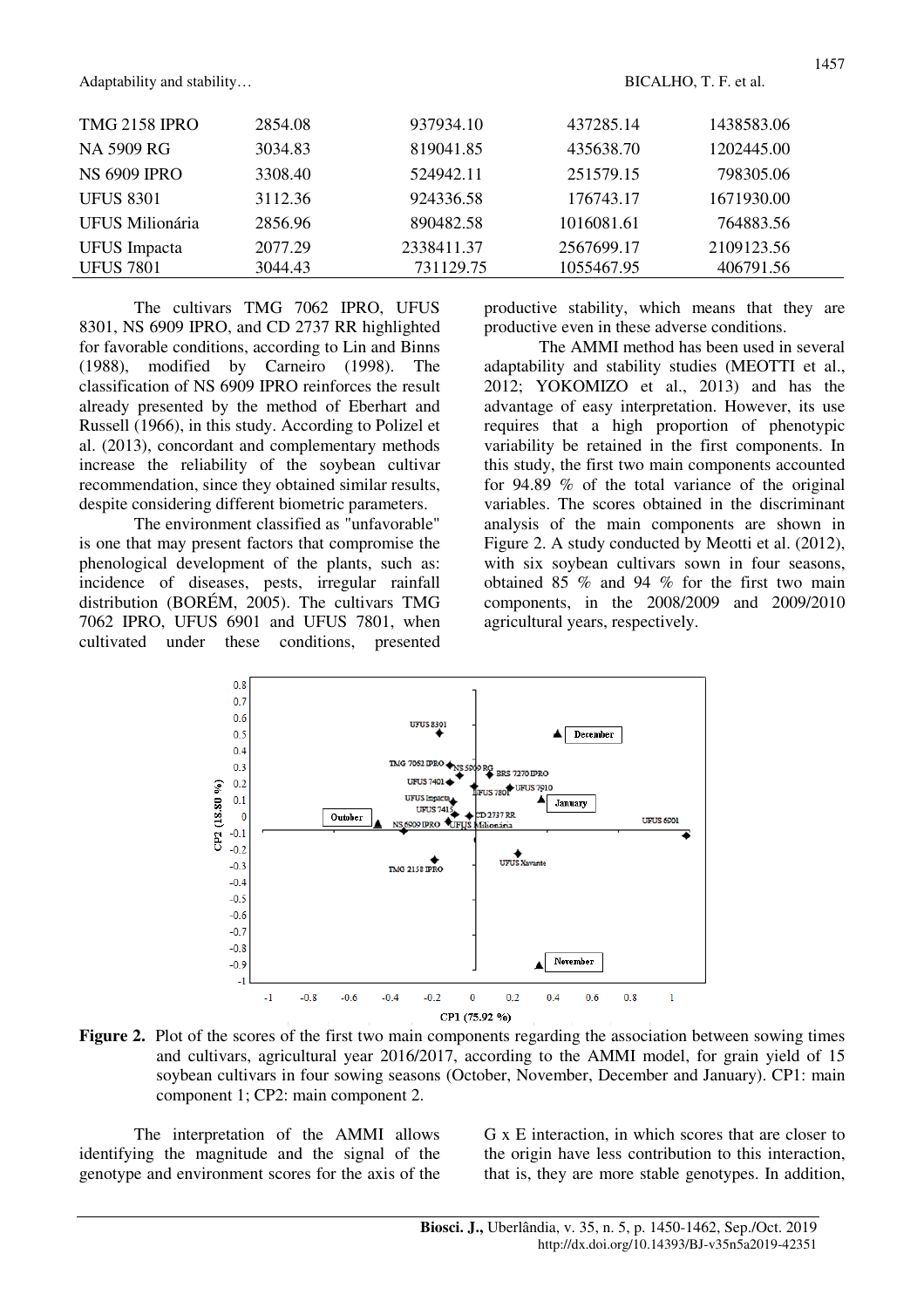for the purpose of recommendation, it is also necessary to consider the desirable performance, especially grain yield (DUARTE; VENCOVSKY, 1999). Thus, the cultivars that stand out, combining grain yield and stability were CD 2737 RR, UFUS Millionária, UFUS 7415 (Figure 2).

According to Ramalho et al. (2012), environments that present scores closer to each other, in the graphic dispersion, belong to the same group. This similarity of cultivation conditions can be observed in December/2016 and January/2017. It was verified that, most of the cultivars presented stability of production, when sowed in October/2016.

The total precipitation was in sufficient quantity for the soybean crop, that is, between 450 and 800 mm (EMBRAPA, 2013). However, there was a poor distribution of rain in the months of February and March (Figure 1), during which flowering and grain filling occurred, which compromised grain yield for sowing in January.

Centroid is the projection of the performance of the cultivars in relation to ideal standards (ideotypes), in the Cartesian plane. This methodology considered the proximity of the genotype to each of the reference centroids (ROCHA et al., 2015). By this methodology, it was verified that 60 % of the genotypes showed high general adaptability, therefore, the cultivars UFUS 6901, UFUS 7415, CD 2737 RR, BRS 7270 IPRO, TMG 2158 IPRO, NA 5909 RG, UFUS Millionária, UFUS 7801 and UFUS 7401 belonging to class V (Medf, Medd) and TMG 7062 IPRO with the same classification, but designed in class I (Maxf, Maxd) (Figure 3). This predominance of genotypes with this classification was also observed by Barros et al. (2010).

This method of adaptability and stability study considered that UFUS cultivars Xavante, UFUS 7910 and UFUS Impacta are not very adapted to the four sowing dates in the city of Uberlândia-MG. The proportion of 20 % was also observed in an experiment carried out in the State of Tocantins by Pelúzio et al. (2010).



**Figure 3.** Graphic dispersion of the first two main components of the fifteen soybean cultivars, for grain yield, at four sowing times (October, November, December and January). The points numbered with Roman numerals represent the ideotypes, with I: general high adaptability (Maxf, Maxd); II: specific adaptability to favorable environments (Maxf, Mind); III: Specific adaptability to unfavorable environments (Minf, Maxd); IV: poorly adapted (Minf, Mind); V: high overall adaptability (Medf, Medd); VI: specific adaptability to favorable environments (Maxf, Medd); VII: Specific adaptability to unfavorable environments (Medf, Maxd). CP1: main component 1; CP2: main component 2.

When carrying out the concomitant analysis of all the methods it is possible to infer with greater reliability that the cultivar CD 2737 RR presented high grain yield, wide adaptation, that is to say, it was responsive in the four sowing seasons, and had predictability of productive behavior. By the method of Eberhart and Russell (1966) and Lin and Binns (1988), modified by Carneiro (1998), cultivar NS 6909 IPRO was classified for favorable environments. Considering Lin and Binns (1988),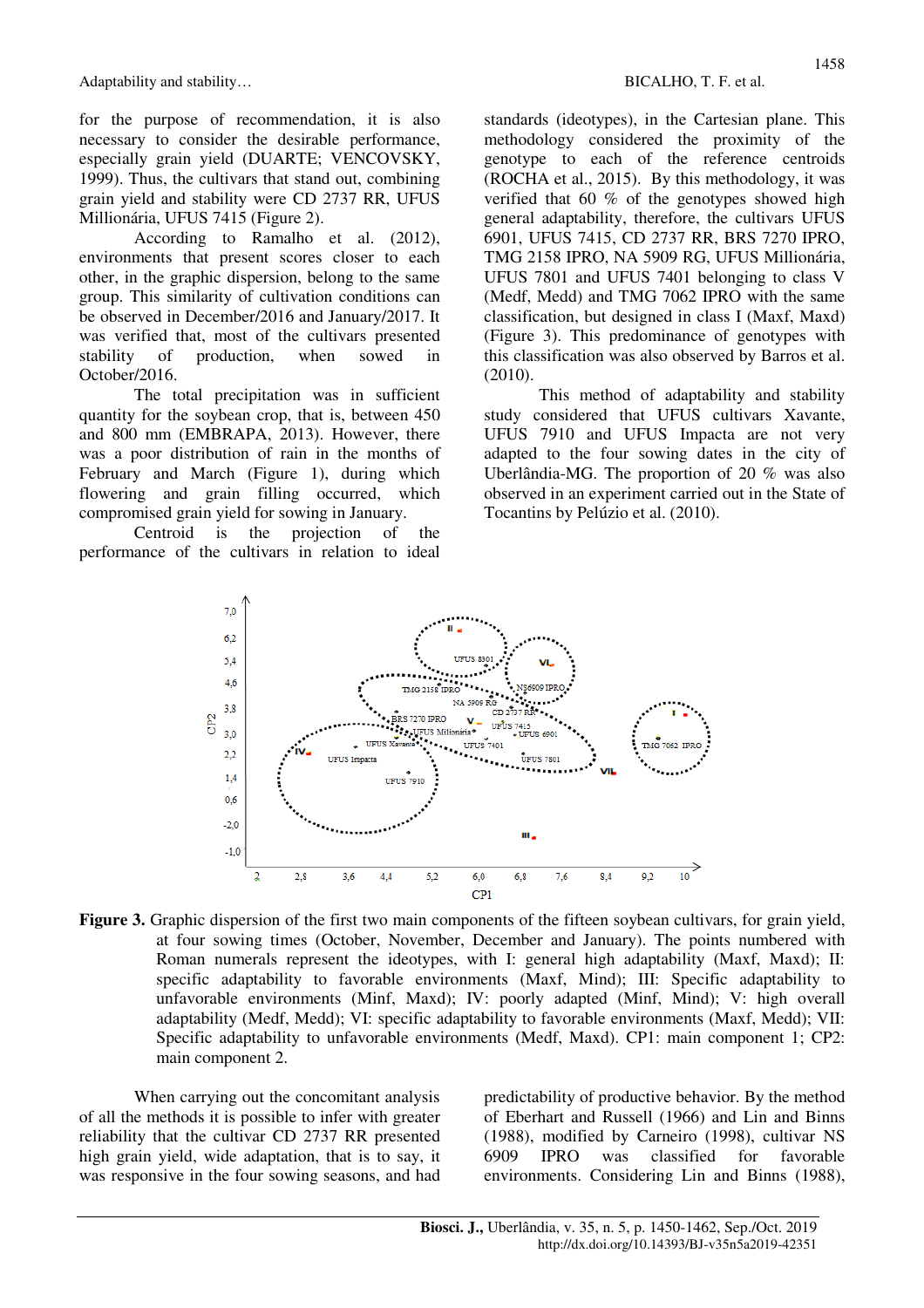modified by Carneiro (1998) and Centroid, UFUS 8301 was also considered for favorable growing conditions. Through the AMMI, the cultivars that stand out with wide adaptation were CD 2737 RR, UFUS Milionária and UFUS 7415.

### **CONCLUSION**

The interaction of cultivars by sowing times was predominantly complex, that is, the cultivars had different behavior at different times.

The cultivar CD 2737 RR presented satisfactory results for the four sowing times in Uberlândia-MG, with high grain yields and predictability of behavior by the evaluated methods. For favorable environments, considering the methods of Eberhart and Russell (1966) and Lin and Binns (1988) modified by Carneiro (1998), cultivar NS 6909 IPRO was thus classified, whereas, for these cultivation conditions, Lin and Binns (1988) modified by Carneiro (1998), and Centroid, identified UFUS 8301. For AMMI, UFUS 7415, CD 2737 RR and UFUS Milionária are considered to be stable and widely adapted.

**RESUMO:** Nas últimas décadas, observou-se a expansão da produção agrícola de soja no Brasil. Esse avanço foi motivado pela busca de ambientes com melhores condições de cultivo, bem como o desenvolvimento de genótipos com ampla adaptação. A diversidade de "ambientes" dificulta o processo de seleção e recomendação de cultivares, pois o potencial produtivo de uma cultivar é dado em função da somatória do efeito genotípico, do ambiente e da interação entre ambos (G x A). Caso haja essa interação G x A, fazem-se necessários estudos regionalizados a fim de pormenorizar o comportamento diferencial das cultivares. Assim, o objetivo deste trabalho foi avaliar a interação genótipos por ambientes, adaptabilidade e estabilidade fenotípica para produtividade de grãos de 15 cultivares de soja, em quatro épocas de semeadura, de modo a identificar cultivares que aliam alto potencial produtivo, previsibilidade de comportamento e adaptação às condições edafoclimáticas de Uberlândia-MG. Os ensaios foram conduzidos na Fazenda Experimental Capim Branco, em Uberlândia-MG. Foram avaliadas 15 cultivares de soja, em quatro épocas de semeadura (23 de outubro de 2016, 19 de novembro de 2016, 10 de dezembro de 2016 e 14 de janeiro de 2017), quanto a produtividade de grãos. O delineamento experimental foi de blocos completos casualizados, com três repetições, em cada época. Os dados obtidos foram submetidos a análises individuais e conjunta. A interação G x A foi decomposta pelo método proposto por Cruz e Castoldi (1991). O comportamento diferencial dos genótipos foi pormenorizado pela adaptabilidade e estabilidade fenotípica dos métodos de Eberhart e Russell (1966), Lin e Binns (1988) modificado por Carneiro (1998), AMMI e Centróide. Por meio da análise de variância conjunta observou-se a existência da interação cultivares por épocas de semeadura (C x E), para o caráter produtividade de grãos, ao nível de 5 % de probabilidade pelo teste F. Quanto a natureza C x E foi predominante complexa. A cultivar CD 2737 RR apresentou resultados satisfatórios para as quatro épocas de semeadura em Uberlândia-MG, com alta produtividade de grãos e previsibilidade de comportamento, pelos métodos avaliados. A cultivar NS 6909 IPRO foi classificada para ambientes favoráveis, pelos métodos de Eberhart e Russell (1966) e Lin e Binns (1988), modificado por Carneiro (1998). Considerando Lin e Binns (1988), modificado por Carneiro (1998), e Centróide a cultivar que é classificada também para essa condição de cultivo é UFUS 8301. Pelo o AMMI, UFUS 7415, CD 2737 RR e UFUS Milionária são tidas como estáveis e de ampla adaptação.

**PALAVRAS-CHAVE:** *Glycine max*. Interação cultivares x épocas de semeadura. Adaptação e previsibilidade de comportamento.

#### **REFERENCES**

BALDISSERA, J. N. da C.; VALENTINI, G.; COAN, M. M. D.; GUIDOLIN, A. F.; COIMBRA, J. L. M. Genetics factors related with the inheritance in autogamous plant populations**. Journal of Agroveterinary Sciences**, v. 13, n. 2, p. 181-189, 2014.

BANZATTO, D. A.; KRONKA, S. N. **Experimentação agrícola**. 4 ed. Jaboticabal: Funep. 2013. 237p.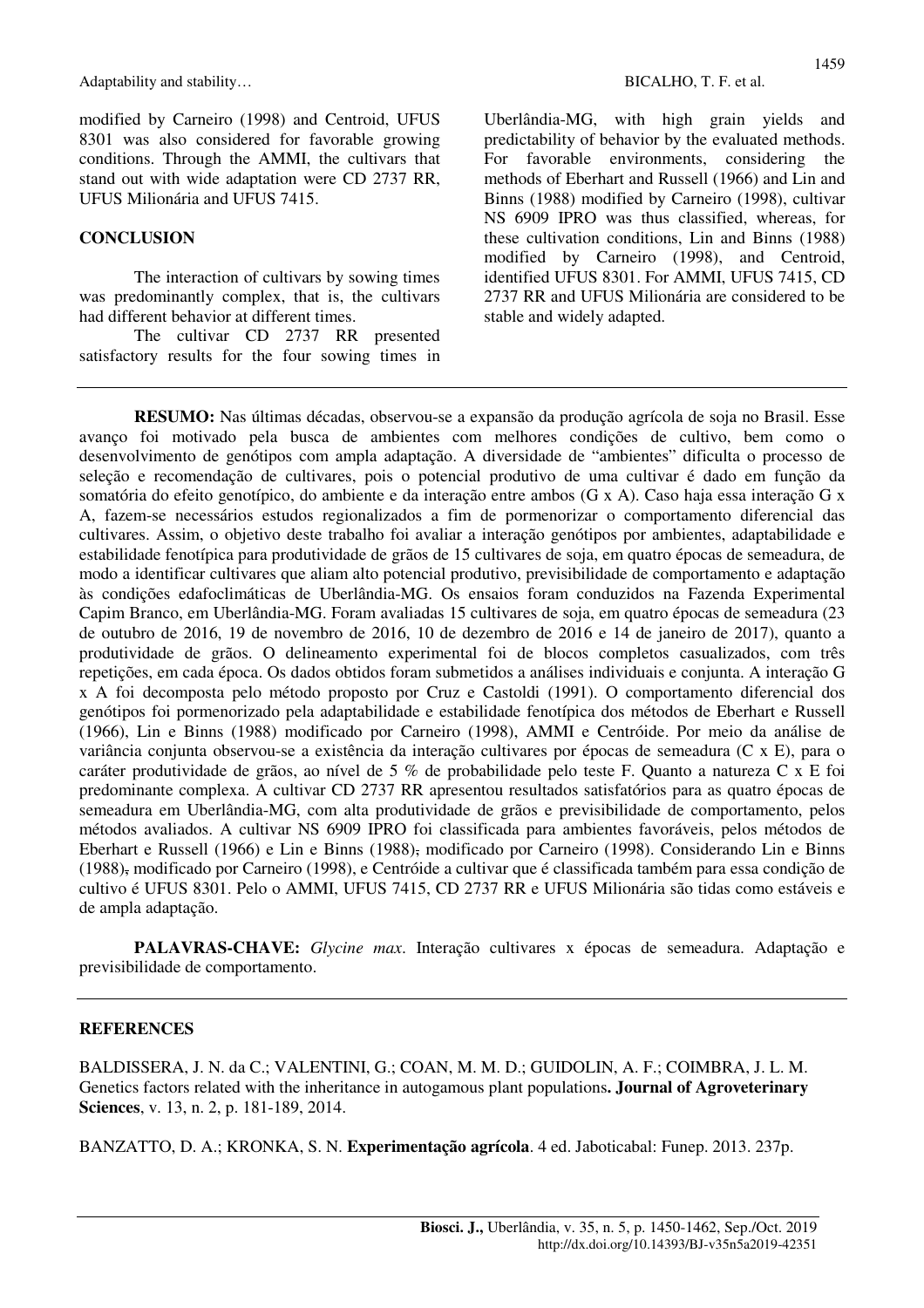BARROS, H. B.; SEDIYAMA, T.; TEXEIRA, R. C.; FIDELIS, R. R.; CRUZ, C. D.; REIS, M. S. Adaptabilidade e estabilidade de genótipos de soja avaliados no estado do Mato Grosso. **Revista Ceres**, v. 57, n. 3, p. 359-366, 2010.

BATISTA, R. O.; HAMAWAKI, R. L.; SOUSA, L. B.; NOGUEIRA, A. P. O.; HAMAWAKI, O. T. Adaptability and stability of soybean genotypes in off-season cultivation. **Genetics and Molecular Research**, v. 3, n. 14, p. 9633-9645, 2015.

BERNARDES, F. F.; FERREIRA, W. R. A logística em transporte no Triângulo Mineiro e Alto Paranaíba: operacionalizando os sistemas agrícolas. **Revista Eletrônica de Geografia**, v. 5, n. 13, p. 101-124, 2013.

BEZERRA, A. R. G.; SEDIYAMA, T.; BORÉM, A.; SOARES, M. M. Importância econômica. In: SEDIYAMA, T.; SILVA, F.; BORÉM, A. **Soja**: do plantio à colheita. Viçosa: Editora UFV, 2015. p. 9-26.

BORÉM, A.; MIRANDA, G. V. **Interação genótipo x ambiente.** Melhoramento de Plantas. 6. ed. Viçosa: Editora UFV, 2013, p.131-144.

BORÉM, A. (Ed.). **Melhoramento de espécies cultivadas**. Viçosa: UFV, 2005. p. 553-604.

CANTELLI, D. A. V.; HAMAWAKI, O. T.; ROCHA, M. R.; NOGUEIRA, A. P. O.; HAMAWAKI, R. L.; SOUSA, L. B.; HAMAWAKI, C. D. L. Analysis of the genetic divergence of soybean lines through hierarchical and Tocher optimization methods. **Genetics and Molecular Research**, v. 15, n. 4, p. 1-13, 2016.

CARVALHO, C. G. P.; ARIAS, C. A. A.; TOLEDO, J. F. F.; ALMEIDA, L. A.; KIIHL, R. A. S.; OLIVEIRA, M. F.; HIROMOTO, D. M.; TAKEDA, C. Proposta de classificação dos coeficientes de variação em relação à produtividade e altura da planta de soja. **Pesquisa Agropecuária Brasileira**, v. 38, n. 2, p. 187-193, 2003.

CARVALHO, E. V.; PELUZIO, J. M.; SANTOS, W. F.; AFFÉRRI, F. S.; DOTTO, M. A. Adaptabilidade e estabilidade de genótipos de soja em Tocantins. **Revista Agro@mbiente**. On-line, v. 7, n. 2, p. 162-169, 2013.

CONAB - Companhia Nacional de Abastecimento. **Acompanhamento da safra brasileira**: grãos - safra 2016/17 - quarto levantamento. Companhia Nacional de Abastecimento, v. 4, n. 4, p. 1-160, 2017.

CRUZ, C. D. Genes Software - extended and integrated with the R, Matlab and Selegen. **Acta Scientiarum. Agronomy**, v. 38, n. 4, p. 547-552, 2016.

CRUZ, C. D.; REGAZZI, A. J.; CARNEIRO, P. C. S. **Modelos biométricos aplicados ao melhoramento genético**. Viçosa: UFV, 2012. 514 p.

CRUZ, C. D.; CARNEIRO, P. C. S. REGAZZI, A. J. **Modelos biométricos aplicados ao melhoramento genético.** Viçosa, MG: UFV, v. 2, 2014, 668p.

CRUZ, C. D.; CASTOLDI, F. Decomposição da interação genótipos x ambientes em partes simples e complexa. **Revista Ceres**, v. 38, p. 422-430, 1991.

DUARTE, J. B.; VENCOVSKY, R. **Interação genótipos x ambientes - uma introdução à análise "AMMI"**. Ribeirão Preto: Sociedade Brasileira de Genética, 1999, 60p.

EBERHART, S. A.; RUSSELL, W. A. Stability parameters for comparing varieties**. Crop Science**, v. 6, p. 36- 40, 1966.

EMPRESA BRASILEIRA DE PESQUISA AGROPECUÁRIA – EMBRAPA. **Tecnologias de Produção de Soja** - Região Central do Brasil 2014. Londrina: EMBRAPA, 2013, p. 266.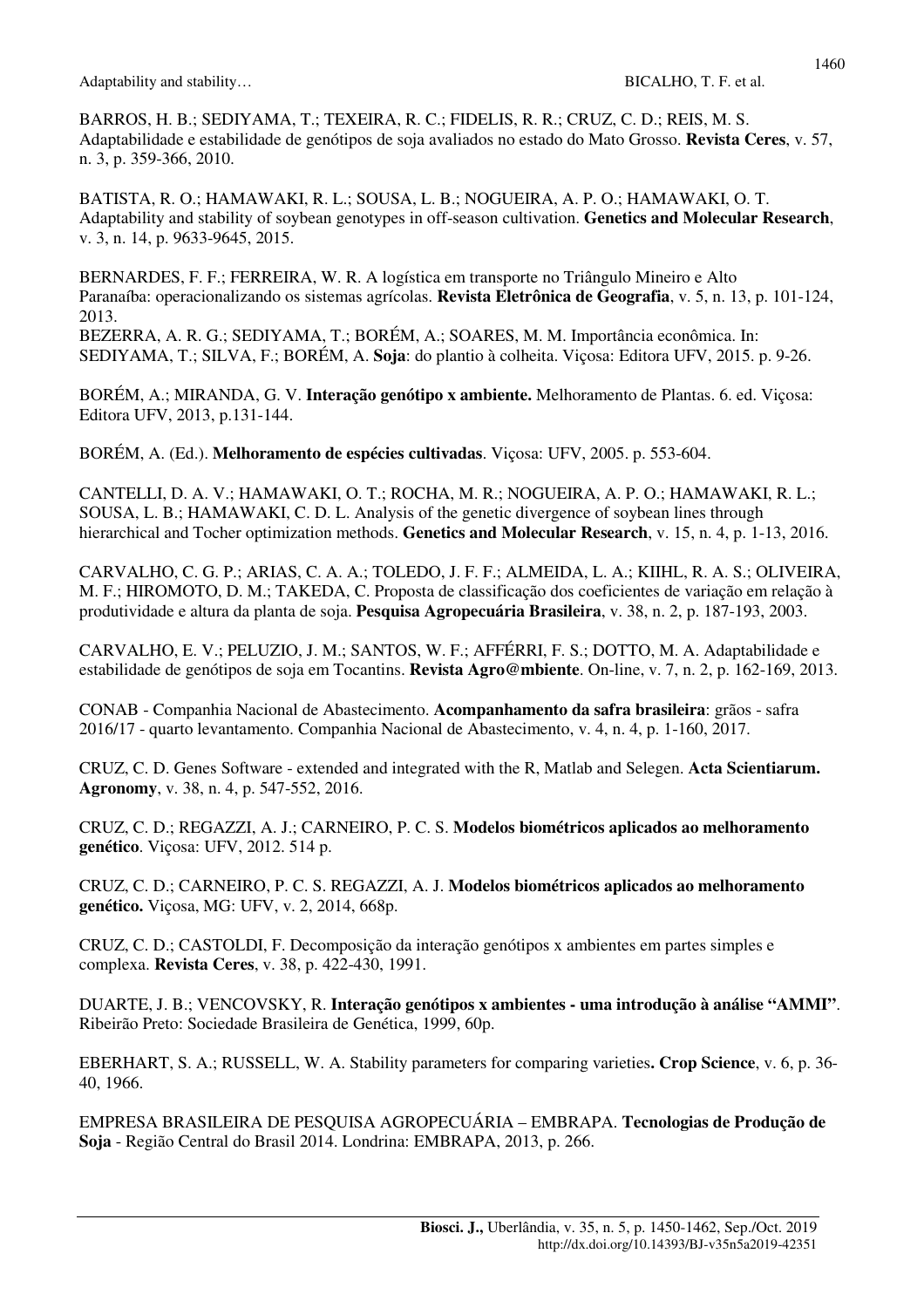EMPRESA BRASILEIRA DE PESQUISA AGROPECUÁRIA – EMBRAPA. **Cultivares de soja BRS: Centro-Sul do Brasil**. Londrina: EMBRAPA, 2018, p. 60.

FERREIRA, D. F. **Programa Estabilidade.** 2000. Disponível em: <http://www.dex.ufla.br/~danielff/programas/estabilidade.html>. Acesso em: 02 de nov. de 2017.

JIANG, Y.; WU, C.; ZHANG, L.; HU, P.; HOU, W.; ZU, W.; HAN, T. Long-day effects on the terminal inflorescence development of a photoperiod-sensitive soybean [Glycine max (L.) Merr.] variety. **Plant Science,** v. 180, p. 504-510, 2011.

LEITE, W. S.; PAVAN, B. E.; MATOS FILHO, C. H. A.; FEITOSA, F. S.; OLIVEIRA, C. B. Estimativas de parâmetros genéticos e correlações entre caracteres agronômicos em genótipos de soja. **Nativa**, v. 3, n. 4, p. 241-245, 2015.

LIN, C. S.; BINNS, M. R. A superiority measure of cultivar performance for cultivar x location data. **Canadian Journal Plant Science**, v. 68, p.193-198, 1988.

MEOTTI, G. V.; BENIN, G.; SILVA, R. R.; BECHE, E.; MUNARO, L. B. Épocas de semeadura e desempenho agronômico de cultivares de soja. **Pesquisa Agropecuária Brasileira**, v. 47, n. 1, p. 14-21, 2012.

OLIVEIRA, M. M., SOUSA, L. B.; REIS, M. C.; SILVA JUNIOR, E. G.; CARDOSO, D. B. O.; HAMAWAKI, O. T.; NOGUEIRA, A. P. O. Evaluation of genetic diversity among soybean (Glycine max) genotypes using univariate and multivariate analysis. **Genetics and Molecular Research**, v. 2, n. 16, p. 1-10, 2017.

PACHECO, R. M.; DUARTE, J. B.; BRANQUINHO, R. G.; SOUZA, P. I. D. M. Environmental stratifications for soybean cultivar recommendation and its consistency over time. **Genetics and Molecular Research**, v. 3, n. 16, 2017.

PELÚZIO, J. M.; AFFÉRRI, F.; MONTEIRO, F. J. F.; MELO, A. V.; PIMENTA, R. S. Adaptabilidade e estabilidade de cultivares de soja em várzea irrigada no Tocantins. **Revista Ciência Agronômica**, v. 41, p. 427- 434, 2010.

PRADO, B. Q. M.; FERNANDES, H. R.; ARAÚJO, T. G.; LAIA, G. A.; BIASE, N. G. Avaliação de variáveis climatológicas da cidade de Uberlândia (MG) por meio dos componentes principais. **Eng. Sanit. Ambient**, v. 21, n. 2, p.407-413, 2016.

POLIZEL, A. C.; JULIATTI, F. C.; HAMAWAKI, O. T.; HAMAWAKI, R. L.; GUIMARÃES, S. L. Adaptabilidade e estabilidade fenotípica de genótipos de soja no estado do Mato Grosso. **Bioscience Journal**, Uberlândia, v. 29, n. 4, p. 910-920, 2013.

RAMALHO, M. A. P.; ABREU, A. de F. B.; SANTOS, J. B. dos; NUNES, J. A. R. **Aplicações da genética quantitativa no melhoramento de plantas autógamas**. Lavras: UFLA, 2012. 522 p.

RAMOS JUNIOR, E. U.; BROGIN, R. L.; GODINHO, V. P. C.; BOTELHO, F. J. E.; TARDIN, F. D.; TEODORO, P. E. Identification of soybean genotypes with high stability for the Brazilian macro-region 402 via biplot analysis. **Genetics and Molecular Research**, v. 3, n. 16, p. 1-13, 2017.

ROCHA, R. B.; MURO-ABAD, J. I.; ARAÚJO, E. F.; CRUZ, C. D. Avaliação do método centróide para estudo de adaptabilidade ao ambiente de clones de *Eucalyptus grandis.* **Ciência Florestal**, v. 15, n. 3, p. 255- 266, 2005.

ROCHA, R. B.; RAMALHO, A. R.; TEIXEIRA, A. L.; SOUZA, F. F.; CRUZ, C. D. Adaptabilidade e estabilidade da produção de café beneficiado em *Coffea canephora.* **Ciência Rural**, v. 45, n. 9, p. 1531-1537, 2015.

http://dx.doi.org/10.14393/BJ-v35n5a2019-42351